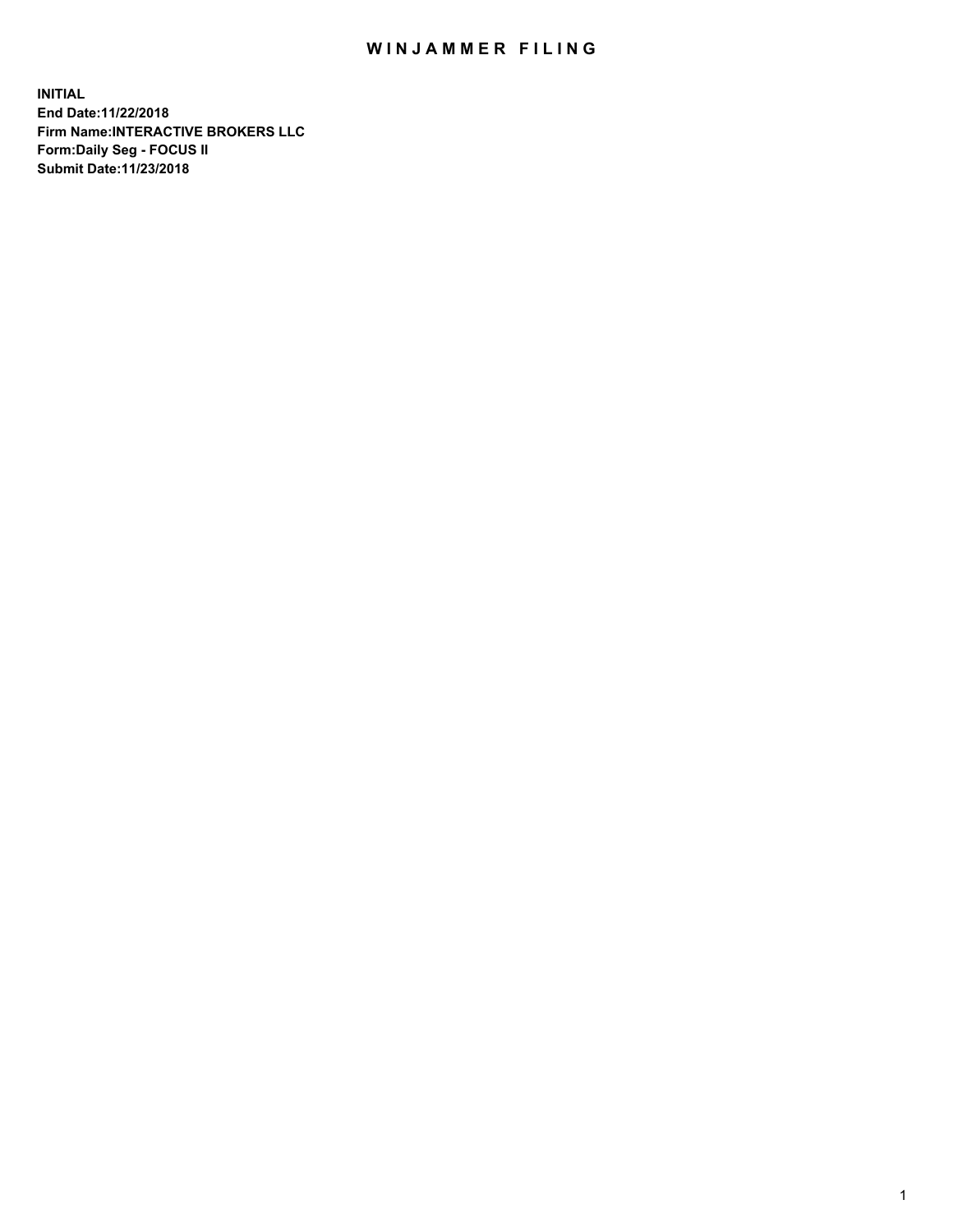**INITIAL End Date:11/22/2018 Firm Name:INTERACTIVE BROKERS LLC Form:Daily Seg - FOCUS II Submit Date:11/23/2018 Daily Segregation - Cover Page**

| Name of Company                                                                                                                                                                                                                                                                                                                | <b>INTERACTIVE BROKERS LLC</b>                                                                  |
|--------------------------------------------------------------------------------------------------------------------------------------------------------------------------------------------------------------------------------------------------------------------------------------------------------------------------------|-------------------------------------------------------------------------------------------------|
| <b>Contact Name</b>                                                                                                                                                                                                                                                                                                            | James Menicucci                                                                                 |
| <b>Contact Phone Number</b>                                                                                                                                                                                                                                                                                                    | 203-618-8085                                                                                    |
| <b>Contact Email Address</b>                                                                                                                                                                                                                                                                                                   | jmenicucci@interactivebrokers.c<br>om                                                           |
| FCM's Customer Segregated Funds Residual Interest Target (choose one):<br>a. Minimum dollar amount: ; or<br>b. Minimum percentage of customer segregated funds required:%; or<br>c. Dollar amount range between: and; or<br>d. Percentage range of customer segregated funds required between:% and%.                          | $\overline{\mathbf{0}}$<br>$\overline{\mathbf{0}}$<br>155,000,000 245,000,000<br>0 <sub>0</sub> |
| FCM's Customer Secured Amount Funds Residual Interest Target (choose one):<br>a. Minimum dollar amount: ; or<br>b. Minimum percentage of customer secured funds required:% ; or<br>c. Dollar amount range between: and; or<br>d. Percentage range of customer secured funds required between:% and%.                           | $\overline{\mathbf{0}}$<br>$\overline{\mathbf{0}}$<br>80,000,000 120,000,000<br>0 <sub>0</sub>  |
| FCM's Cleared Swaps Customer Collateral Residual Interest Target (choose one):<br>a. Minimum dollar amount: ; or<br>b. Minimum percentage of cleared swaps customer collateral required:% ; or<br>c. Dollar amount range between: and; or<br>d. Percentage range of cleared swaps customer collateral required between:% and%. | $\overline{\mathbf{0}}$<br>$\underline{\mathbf{0}}$<br>0 <sub>0</sub><br>0 <sub>0</sub>         |

Attach supporting documents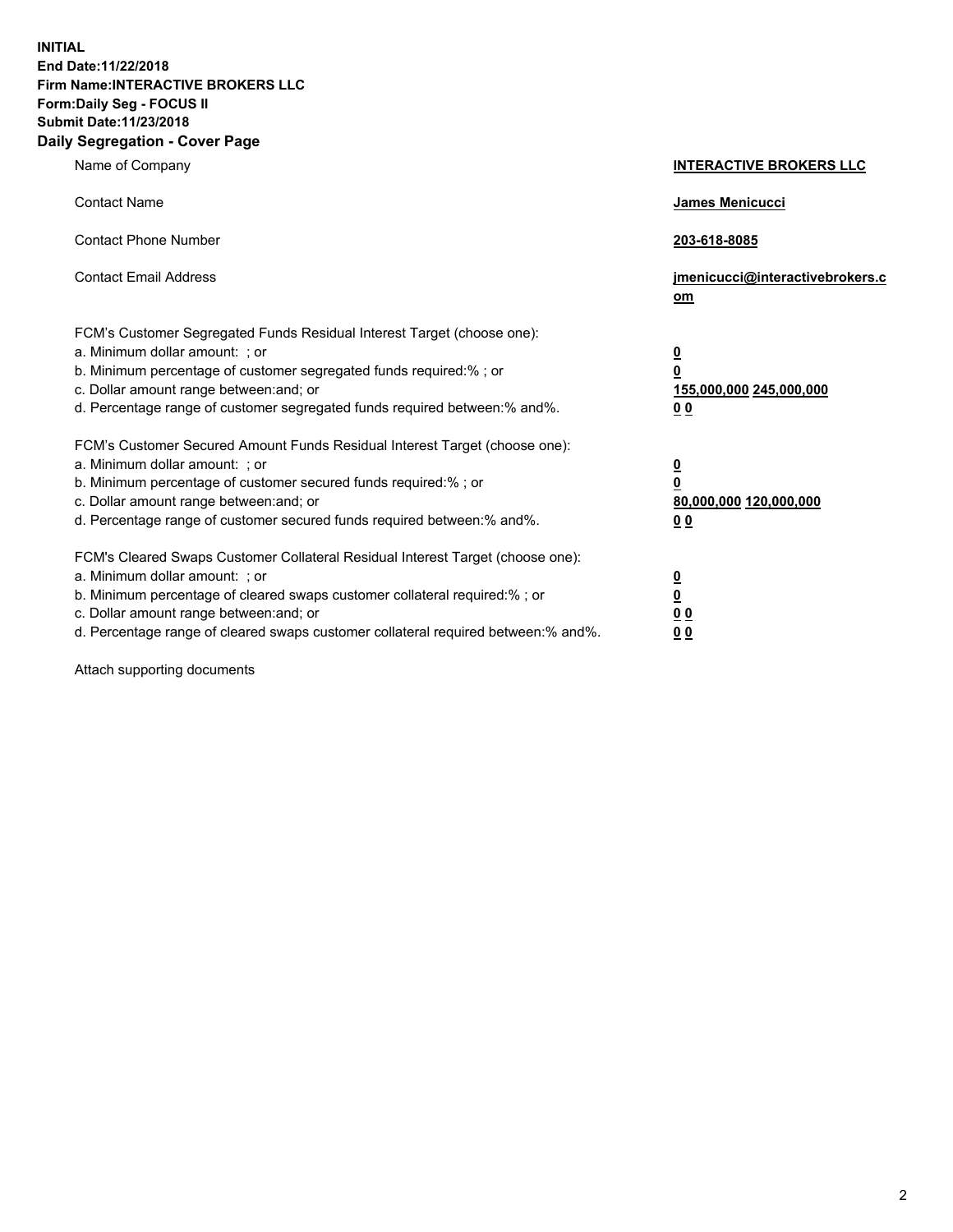## **INITIAL End Date:11/22/2018 Firm Name:INTERACTIVE BROKERS LLC Form:Daily Seg - FOCUS II Submit Date:11/23/2018 Daily Segregation - Secured Amounts**

|     | Daily Segregation - Secured Amounts                                                                                         |                                    |
|-----|-----------------------------------------------------------------------------------------------------------------------------|------------------------------------|
|     | Foreign Futures and Foreign Options Secured Amounts                                                                         |                                    |
|     | Amount required to be set aside pursuant to law, rule or regulation of a foreign                                            | $0$ [7305]                         |
|     | government or a rule of a self-regulatory organization authorized thereunder                                                |                                    |
| 1.  | Net ledger balance - Foreign Futures and Foreign Option Trading - All Customers                                             |                                    |
|     | A. Cash                                                                                                                     | 479,761,325 [7315]                 |
|     | B. Securities (at market)                                                                                                   | $0$ [7317]                         |
| 2.  | Net unrealized profit (loss) in open futures contracts traded on a foreign board of trade                                   | -29,644,021 [7325]                 |
| 3.  | Exchange traded options                                                                                                     |                                    |
|     | a. Market value of open option contracts purchased on a foreign board of trade                                              | 61,947 [7335]                      |
|     | b. Market value of open contracts granted (sold) on a foreign board of trade                                                | -124,247 [7337]                    |
| 4.  | Net equity (deficit) (add lines 1. 2. and 3.)                                                                               | 450,055,004 [7345]                 |
| 5.  | Account liquidating to a deficit and account with a debit balances - gross amount                                           | 2,224 [7351]                       |
|     | Less: amount offset by customer owned securities                                                                            | 0 [7352] 2,224 [7354]              |
| 6.  | Amount required to be set aside as the secured amount - Net Liquidating Equity                                              | 450,057,228 [7355]                 |
|     | Method (add lines 4 and 5)                                                                                                  |                                    |
| 7.  | Greater of amount required to be set aside pursuant to foreign jurisdiction (above) or line                                 | 450,057,228 [7360]                 |
|     | 6.                                                                                                                          |                                    |
|     | FUNDS DEPOSITED IN SEPARATE REGULATION 30.7 ACCOUNTS                                                                        |                                    |
| 1.  | Cash in banks                                                                                                               |                                    |
|     | A. Banks located in the United States                                                                                       | 65,491,709 [7500]                  |
| 2.  | B. Other banks qualified under Regulation 30.7                                                                              | 0 [7520] 65,491,709 [7530]         |
|     | Securities                                                                                                                  |                                    |
|     | A. In safekeeping with banks located in the United States                                                                   | 398,266,610 [7540]                 |
| 3.  | B. In safekeeping with other banks qualified under Regulation 30.7<br>Equities with registered futures commission merchants | 0 [7560] 398,266,610 [7570]        |
|     | A. Cash                                                                                                                     | $0$ [7580]                         |
|     | <b>B.</b> Securities                                                                                                        | $0$ [7590]                         |
|     | C. Unrealized gain (loss) on open futures contracts                                                                         | $0$ [7600]                         |
|     | D. Value of long option contracts                                                                                           | $0$ [7610]                         |
|     | E. Value of short option contracts                                                                                          | 0 [7615] 0 [7620]                  |
| 4.  | Amounts held by clearing organizations of foreign boards of trade                                                           |                                    |
|     | A. Cash                                                                                                                     | $0$ [7640]                         |
|     | <b>B.</b> Securities                                                                                                        | $0$ [7650]                         |
|     | C. Amount due to (from) clearing organization - daily variation                                                             | $0$ [7660]                         |
|     | D. Value of long option contracts                                                                                           | $0$ [7670]                         |
|     | E. Value of short option contracts                                                                                          | 0 [7675] 0 [7680]                  |
| 5.  | Amounts held by members of foreign boards of trade                                                                          |                                    |
|     | A. Cash                                                                                                                     | 126,908,839 [7700]                 |
|     | <b>B.</b> Securities                                                                                                        | $0$ [7710]                         |
|     | C. Unrealized gain (loss) on open futures contracts                                                                         | -19,427,485 [7720]                 |
|     | D. Value of long option contracts                                                                                           | 61,947 [7730]                      |
|     | E. Value of short option contracts                                                                                          | -124,247 [7735] 107,419,054 [7740] |
| 6.  | Amounts with other depositories designated by a foreign board of trade                                                      | $0$ [7760]                         |
| 7.  | Segregated funds on hand                                                                                                    | $0$ [7765]                         |
| 8.  | Total funds in separate section 30.7 accounts                                                                               | 571,177,373 [7770]                 |
| 9.  | Excess (deficiency) Set Aside for Secured Amount (subtract line 7 Secured Statement                                         | 121,120,145 [7380]                 |
|     | Page 1 from Line 8)                                                                                                         |                                    |
| 10. | Management Target Amount for Excess funds in separate section 30.7 accounts                                                 | 80,000,000 [7780]                  |
| 11. | Excess (deficiency) funds in separate 30.7 accounts over (under) Management Target                                          | 41,120,145 [7785]                  |
|     |                                                                                                                             |                                    |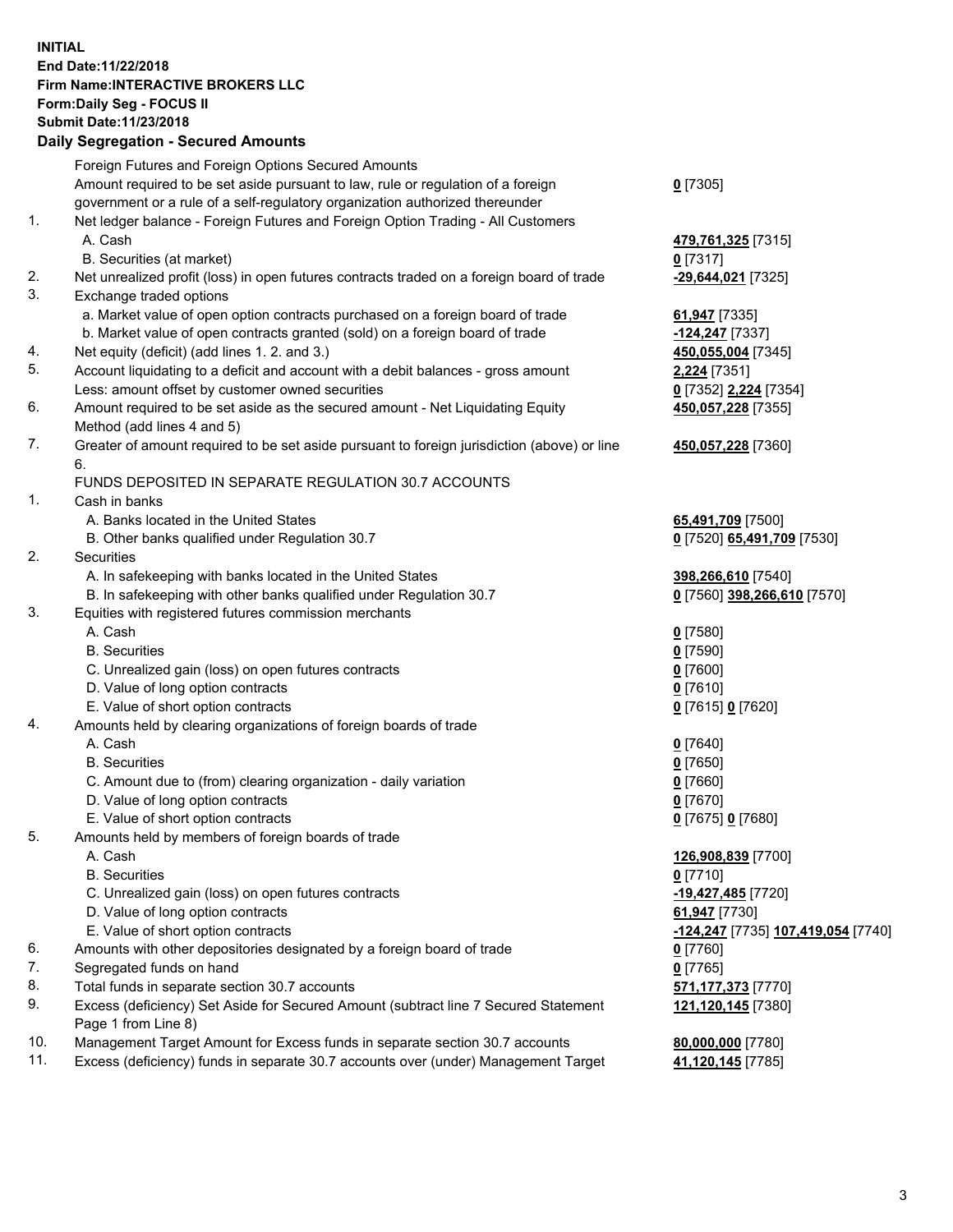**INITIAL End Date:11/22/2018 Firm Name:INTERACTIVE BROKERS LLC Form:Daily Seg - FOCUS II Submit Date:11/23/2018 Daily Segregation - Segregation Statement** SEGREGATION REQUIREMENTS(Section 4d(2) of the CEAct) 1. Net ledger balance A. Cash **4,028,815,669** [7010] B. Securities (at market) **0** [7020] 2. Net unrealized profit (loss) in open futures contracts traded on a contract market **-89,186,765** [7030] 3. Exchange traded options A. Add market value of open option contracts purchased on a contract market **455,198,890** [7032] B. Deduct market value of open option contracts granted (sold) on a contract market **-566,678,587** [7033] 4. Net equity (deficit) (add lines 1, 2 and 3) **3,828,149,207** [7040] 5. Accounts liquidating to a deficit and accounts with debit balances - gross amount **1,930,632** [7045] Less: amount offset by customer securities **0** [7047] **1,930,632** [7050] 6. Amount required to be segregated (add lines 4 and 5) **3,830,079,839** [7060] FUNDS IN SEGREGATED ACCOUNTS 7. Deposited in segregated funds bank accounts A. Cash **447,300,967** [7070] B. Securities representing investments of customers' funds (at market) **2,244,268,000** [7080] C. Securities held for particular customers or option customers in lieu of cash (at market) **0** [7090] 8. Margins on deposit with derivatives clearing organizations of contract markets A. Cash **13,060,551** [7100] B. Securities representing investments of customers' funds (at market) **1,451,439,235** [7110] C. Securities held for particular customers or option customers in lieu of cash (at market) **0** [7120] 9. Net settlement from (to) derivatives clearing organizations of contract markets **-22,259,559** [7130] 10. Exchange traded options A. Value of open long option contracts **455,610,189** [7132] B. Value of open short option contracts **-567,088,905** [7133] 11. Net equities with other FCMs A. Net liquidating equity **0** [7140] B. Securities representing investments of customers' funds (at market) **0** [7160] C. Securities held for particular customers or option customers in lieu of cash (at market) **0** [7170] 12. Segregated funds on hand **0** [7150] 13. Total amount in segregation (add lines 7 through 12) **4,022,330,478** [7180] 14. Excess (deficiency) funds in segregation (subtract line 6 from line 13) **192,250,639** [7190] 15. Management Target Amount for Excess funds in segregation **155,000,000** [7194]

16. Excess (deficiency) funds in segregation over (under) Management Target Amount Excess

**37,250,639** [7198]